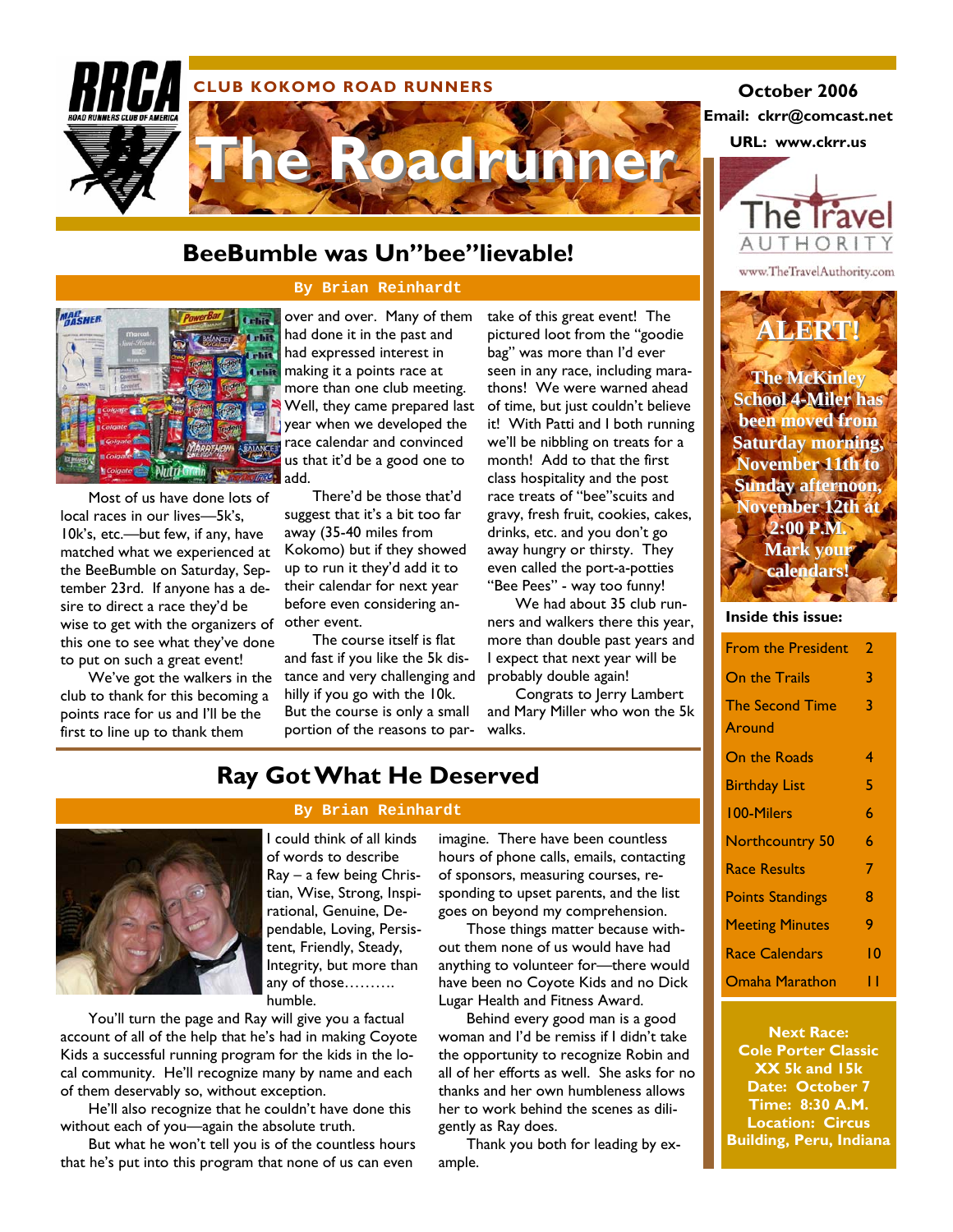### **From the President**

**By Ray Tetrault** 



I have kept Brian waiting long enough for this. This month I went to Indianapolis for the Dick Luger 5k/10k. The week leading up to the race I kept receiving urgent calls from Senator Luger's office. When does a Senator's office make urgent calls? It is when elections are coming up or they need political donations. So my response was to do nothing. I was not going to be outwitted into calling his office. One day I made the mistake of answering the phone without seeing who was on it. You guessed it! The moment I heard it was Senator Luger's office I inwardly groaned. On the receiver I heard words about Coyote Kids, running, and award. He kept saying congratulations for winning one of four annual awards for promoting fitness in the State of Indiana. The Senator wanted me to go to the run and participate and bring my family with me. I won't answer a survey. I don't care to give political donations when the Kingdom of God needs it. But hey, go down and receive an award at a race.

I did manage to call Scott Colford to see if he was going to go to the race. It appears that Scott didn't get his race taken care of. He had to pay to be there. Robin and I got to go for free. Our race was comped. Anyone who knows me knows I wouldn't gloat about that or keep reminding Scott before the race, during the race and after the race that the race director paid my way to get into the race, but not his. No matter what Scott says,

everyone knows I wouldn't ever do that.

All the kidding aside, the award, although given in my name, belongs to every one of you who were volunteered and worked. Charlie Skoog who kept telling me Coyote Kids would be able to succeed in Kokomo. Eric Matthews who came up with the name Coyote Kids and was on the initial committee that first year to help get the program up and running. Will and Allison who worked on the results and of course all of you who came out and blazed a trail through the woods to create "the best part of the course." Coyote Kids was blessed with rabbits and cabooses. The rabbits led the way to prevent the pack from going the wrong way. (I still can't figure out why we let Scott do that as he gets lost at least three times a year on other courses). Stan was the caboose exhorting and encouraging those remaining kids on the course. Every year the Sheline/ McGovern timing team has been out to the runs to be sure the finish line is run correctly. Grace Fellowship Church members have been welcomed as they get involved in the popsicle brigade. My son, Mike was our course director and made sure the course was set up and taken down each week. Robin led the registration tables. Michelle was the leader for the finish line tags. This year we had Stan, Gregg and their team of "parkers" who helped make the most of our parking space. The Weber's took responsibility for all the little ones in the 25 yard and 50 yard runs. Our club showed up in force week after week to be sure the program was well done each and every week. I haven't even mentioned the "old faithfuls" like Jerry Lambert who went out on the course each week to point the kids the right way. And I got to show up, watch every volunteer do their part and say "Go" a few times and talk with people and kids. Thank you for allowing me the privilege of picking up YOUR award Club Kokomo RoadRunners.

The Luger Run uses the Butler University Campus to run on. It was well worth the drive and the energy to get there. CKRR was well represented in

the mob of people. Most of the runners showed up with their CKRR gear. Patti Reinhardt wore her red ones and remained invisible through the early parts of the 10k. The 5k race was crowded. The faster runners went to the front and the slower ones were content to be in the rear. Starting in front of Hinkle Fieldhouse, the course wound through the campus on the north side and took a quick loop through a few streets on the south side and then back to the track behind the Fieldhouse. The best part about the run was being able to beat some younger runners from the Butler Student Body. They run the races, but they don't train. If you ever wanted to run 2 races for the price of I race you should try this run. Any runner who signed up for one race could do the next race for no cost. Byron Bundrent took full advantage of that opportunity as he ran both the 5k and the 10k. This is a race day I would recommend to anyone who wants to run with a large group of competitors. The course easily accommodated the number of runners. The awards had a prize drawing won by Brian Reinhardt, giving him free roundtrip airline tickets for two. I am still wondering where Brian and I are going, but when he chooses a destination I am sure he will let me know. SHHHHH, quiet Patti down, her protesting is interfering with my free flight!

The roads are always open, the call to run always present, and the will to succeed is always up to you. What a beautiful sport!

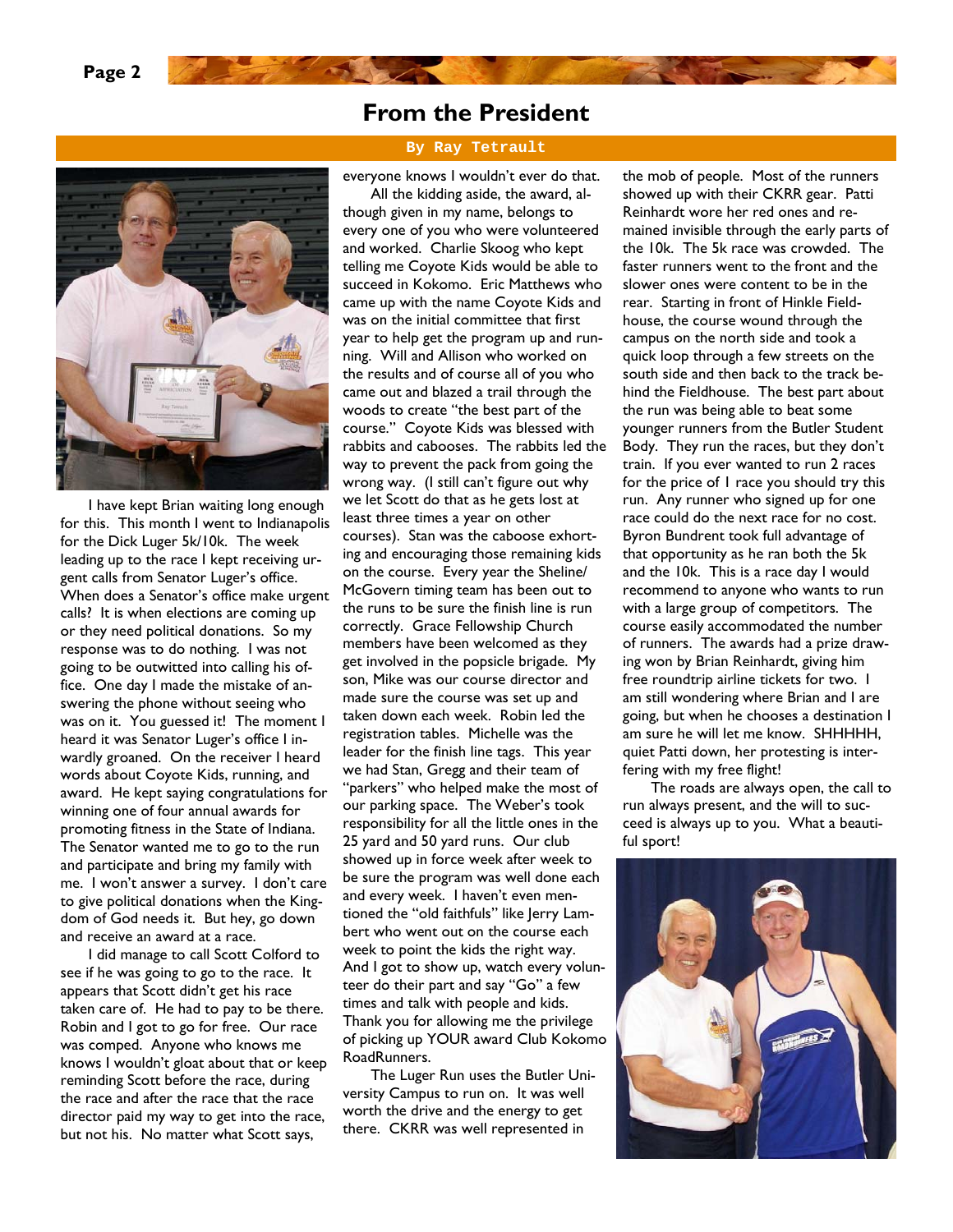### **On the Trails**

#### **By Charlie Skoog**



On Sept. 11 Kokomo City Engineer, **Carey** Stranahan, and Friends of the Nickel Plate, Miles Stahly, Harry Denham, and Dennis Shirley came to the Club

Kokomo business meeting to present a progress report, talk about sponsoring the trail, and connecting it to Kokomo. At the conclusion of their talk Club Kokomo voted to give \$750 as sponsors of the Cole Porter races in support of the trail.

**We also agreed to schedule a work day on Sat., October 14 at 9 AM, to clear and cut back the overgrowth between Cassville** 

**and Bennett's Switch. We would like to get this two mile section cleared and graded in preparation for the next Division of Natural Resources, recreational trails grant cycle. Tools needed will include chain saws, lopers, and other trail clearing equipment. Plan on hitting it hard until about noon and then we will celebrate our efforts with a a special lunch being arranged by CK V-P Will, which you will not want to miss. If you would like to join our trail crew give me a call, 457-2607, or email runckrr@aol.com for more details.** 

Carey also presented preliminary drawings of the recreational redevelop-

**The Second Time Around** 

**By Keith McAndrews** 

ment of the Continental Steel main plant site which you can view at www. cityofkokomo.org. The sketch includes a walking trail, soccer fields, ball diamonds, skating rink, and amphitheatre. Many of us did not like the road spitting the proposed park as this reduces unobstructed

green space. Carey was asked if a unpaved, kid friendly loop, could be included in the plans as a possible future venue for Coyote Kids. Carey then asked that the club send a letter with our recommendations to the Mayor, Common Council and Park Board and Will Irvin agreed to do so. I encourage anyone wishing to comment to do so on the City website and now is the time because you, the users, know a lot more about these issues than many of the board members and elected officials that will make the final decision. Act now or forever complain! See ya on the future roads and trails.



I hadn't planned on the Air Force marathon being my second marathon (since it was also my first). I was asked by a coworker (Steve) if I would be interested in participating with him. He had never in any type of running/walking training

or events so I told him that if he entered I would as well. That way I would know he was serious about his intentions to do this. So that's how this marathon ended up also being my second one.

Race day started with visibility at about 500 feet on the drive to the starting line. Even so we were ready to hit the course.

Since 9/11, support from fans along the course has been minimal, since it is mostly run on a military installation. But as pointed out by the guest speaker before the race, you don't train with crowds of people cheering you on. However, the volunteers at the refreshment and aid stations are very enthusiastic and encouraging. There is one approximately every mile throughout the course. This support is well appreciated by all the participants.

Once we got settled in to a good pace, we were very com-

fortable. The weather couldn't have been better. The lack of visibility caused the first half of the race to fly by; you couldn't see what was coming up. During the second half the visibility cleared up and the sun appeared. We just happened to be on the shadiest part of the course at that time. We knew our luck would end – we were going to have to finish the last 7.2 miles in the sun.

been actively involved knew we were going to make it. Along with the heat from the sun, the last 3 miles of the course become very hilly. After we made it over the last hill, we were glad to see the finish line off in the distance. We

> During the entire race, Steve never faltered. He enjoyed the pace that we kept and was comfortable throughout. The last .2 miles of the race, as we were making our way through the row of airplanes, Steve asked if he could finish ahead of me. As he eased away from me, I used all my energy to yell to the crowd to congratulate Steve on his first marathon and cheer him on to the finish! I did this more than once!

We had originally set a goal to finish in 6 hours. We finished in 5 hours and 42 minutes! Having someone to keep pace with during the entire race made it very enjoyable.

If anyone is looking to do their first marathon, or any marathon, I would highly recommend the Air Force marathon. The overall support with the aid stations, the various challenges, and an ample time limit of 8 hours makes this a great event.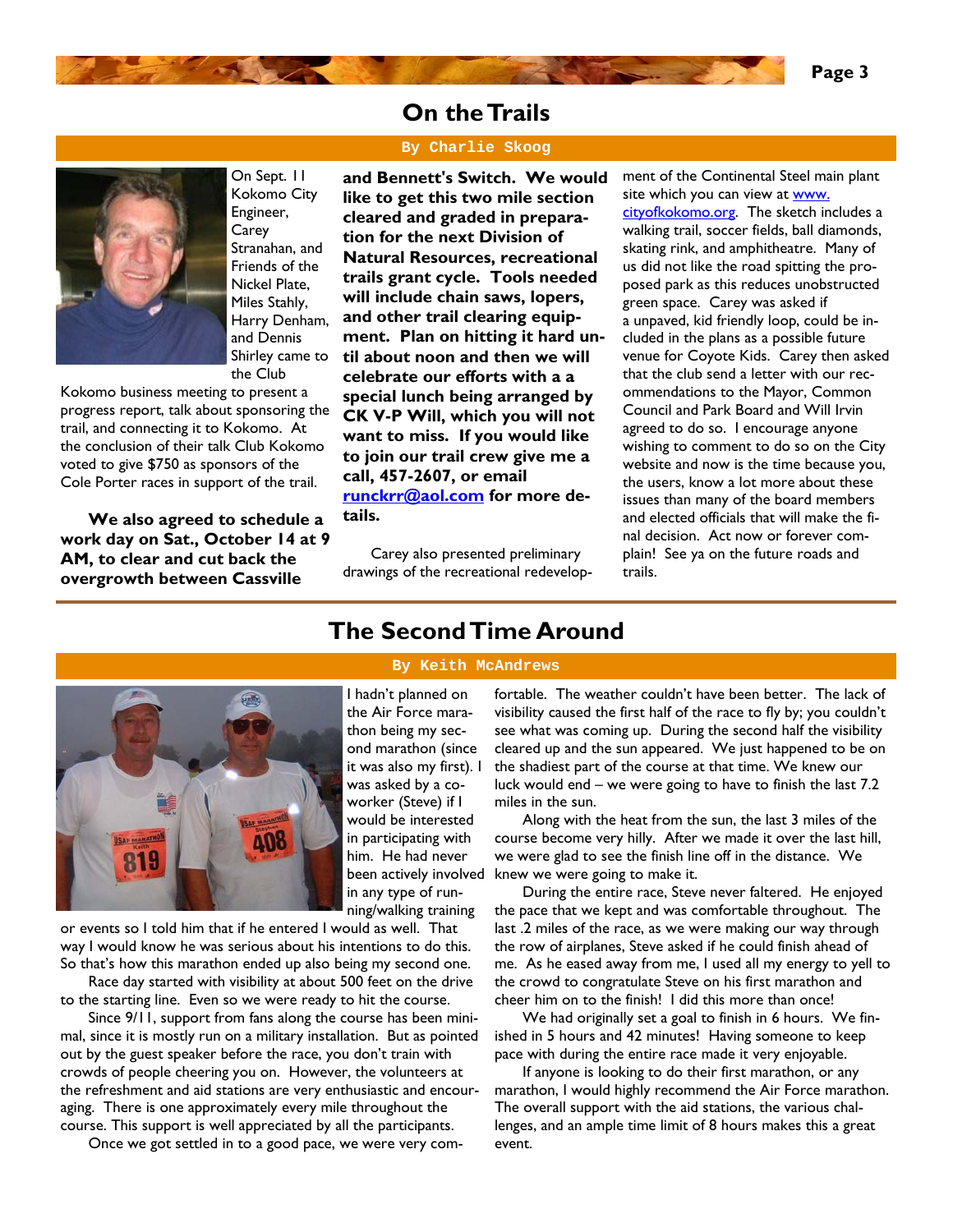### **On the Roads**

**By Johnnie 'O** 



**Triathlete Paul Howell completed amazing trifecta in five weeks** 

When I saw Ricke Stucker's note about former Kokomo resident Paul Howell in last month's newsletter, triathlon memories came flooding back because during his time, Paul was not only one of the best triathletes in Indiana, but in the country.

As reported by Ricke, Paul, 62, who lived in Kokomo from 1978 to 1989, was a member of Club Kokomo Roadrunners. He was a supervisor at Kokomo Sanitary Pottery for 20 years. He has been diagnosed with mesothelioma, a rare form of cancer caused by asbestos.

When the first triathlon occurred is open for debate, but there is no question that it was the Hawaii Ironman that ignited the sport's popularity.

According to the Ironman organization, the first Hawaii Ironman was prompted by a discussion of who was more fit – swimmers, runners, or other athletes - during a running awards ceremony in Hawaii. Navy Commander John Collins and his wife Judy proposed combining three existing Hawaiian races (2.4 mile swim, 112-mile bike, and 26.2-mile run) into one race. On Feb. 18, 1978, Gordon Haller beat 14 other men by covering the 140.6-mile distance in 11 hours, 46 minutes, 58 seconds. Two of

the men did not complete the race.

In 1979, 15 men again competed in the race. A *Sports Illustrated* reporter, who was covering a nearby golf tournament, "stumbled" onto the event, and produced a spread for the magazine. The story sparked interest in the triathlon, and the next year (1980), 106 men and two women started the swim. ABC's *Wide World of Sports* was there and its coverage added fuel to the triathlon fire.

 In 1982, ABC added jet fuel to the sport's fire by capturing for millions of viewers Julie Moss' dramatic Ironman finish. Moss, a college student, was competing to gather research for her exercise physiology thesis. As Moss approached the finish, she started "staggering like a drunk." She ended up crawling across the finish line. The scene was repeated for years in *Wide World of Sports* promotion clips.

The Muncie Endurathon and Greentown Glass Festival were the fuel for the Midwest triathlon fire. In 1980, Muncie hosted a half-Ironman in late summer. It still does today. A year later on June 14, the Glass Festival put on a one-third distance Ironman. It was discontinued in the '80s.

There was little information about training for or putting on a triathlon at that time. Training and race directing were done by trial and error and methods were passed word of mouth. Logic told triathletes to work their way up the distant ladder. Logic also told race directors to have water stops and people directing racers on the courses, but that did not happen in Greentown's early years.

There were only a few triathlons in the whole country then, so Greentown and Muncie became important triathlon stops because of their event distances and Midwest location. When Ironman moved from February to October in 1982, Greentown and Muncie became even more important, because of their dates between events.

Only 19 people competed in Greentown's first triathlon in 1981. The race started at noon on Sunday at Res-

ervoir Park. The distances were .8-mile swim, 36-mile bike, and 9-mile run. Tom Hillsman, Greenfield, Ind., won in 3:17.06.

Kokomo Haworth High School graduate Bob Bucholtz was second in 3:18.49. He was quoted in the Kokomo Tribune as saying, "Well, there's a week and a half of training shot down the tubes."

The Tribune reported that a Kevin Jones was pulled from the water into a boat by lifeguards. "That water's colder than I thought it would be," he said in the story.

The article also reported that four competitors missed the turn in Greentown after five miles of cycling and ended up in Grant County. The paper said adjustments were made in their finishing times. One of the lost riders, Chris Williams of Western High School, ended up third in 3:37.49. Kit Bryan of New York was the lone woman in the race. She finished seventh overall in 3:49.54.

In 1982, 110 triathletes jumped into the Kokomo Reservoir. Former Indiana University swimmer Ginny Caldwell, the first female sports writer at the Kokomo Tribune and one of the first female sports writers in the Midwest, was greeted with rousing cheers as she was first person out of the water in 19:14.

Ginny's dad, long time Indy TV 6 news anchor Howard Caldwell, drafted spectators, including Johnny 'O, to form a shelter by holding blankets so Ginny could change into biking shorts. Even though the blanket holders had their backs to Ginny, Howard kept circling the makeshift tent saying: "Boys, keep your eyes straight ahead."

Keith McCormick of Lombard, Ill., won in 2:50.51. Ginny was the first female finisher, but I could not find her finishing time in the paper. Today, Ginny still lives in Kokomo. She is married to Bill Hingst and they have two children.

In 1983, Greentown's swim and run distances remained .8 and 9 miles, but the bike distance was increased one mile to 37. The 132 entrants were from seven states. Hobart's Bob Curtis, who was training for the Ironman, won in 2:53.14. At age 39, Paul Howell led local competi-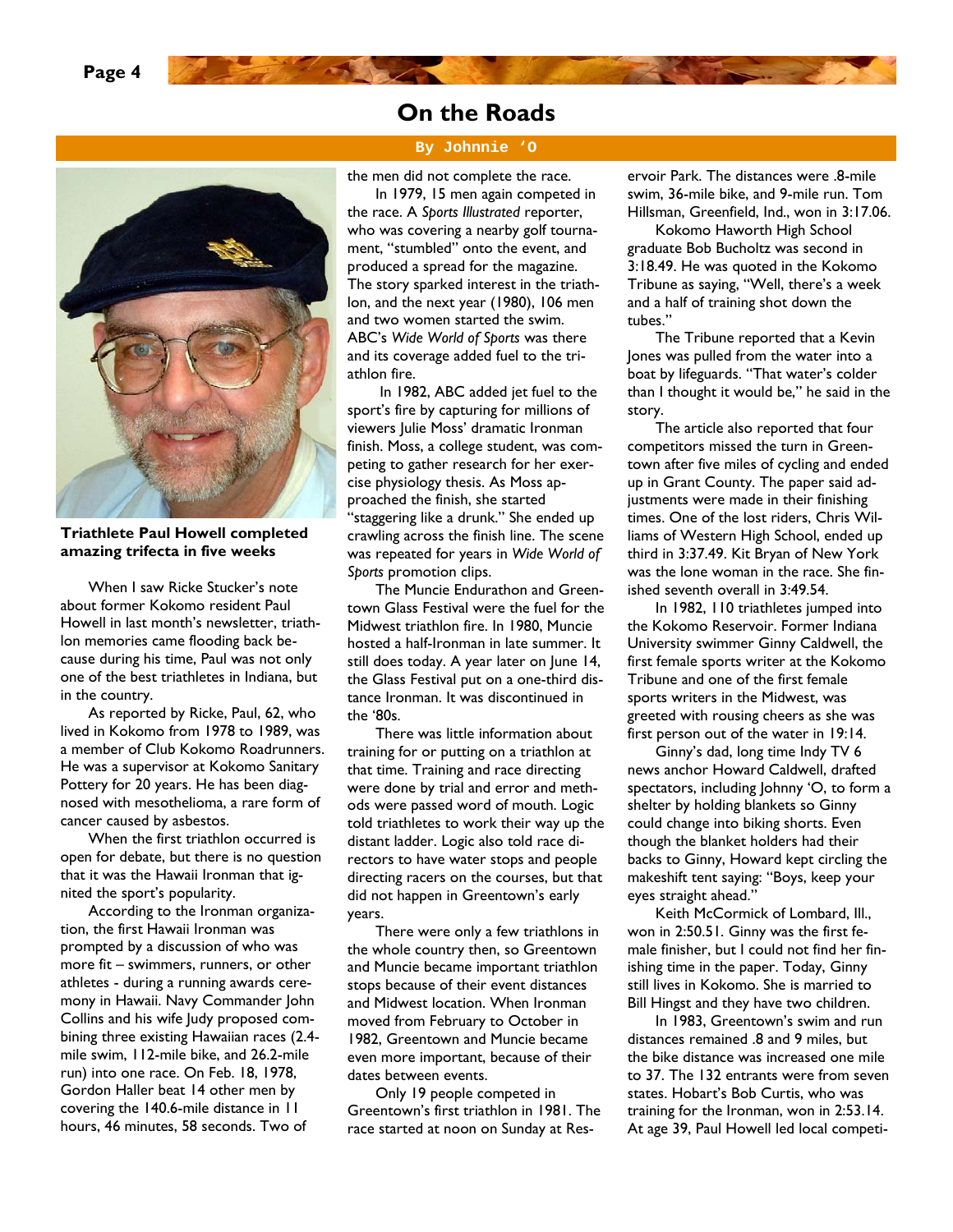### **On the Roads (continued) CONDUM** Birthday List

tors by finishing ninth in 3:21.12. Ginny claimed the women's title in 3:26.36. CK Hall of Fame member Jim Schneider finished  $24<sup>th</sup>$  and took the 40 plus division in  $3.24.25$ 

Howell did not have a Kenyan-type body. His frame was more like a football player, a sport he played in high school. The Tribune reported that Paul trained for Greentown by swimming a mile before work, cycling 15 miles at lunch, and running six miles after work with his buddy, Schneider.

In a five-week span in 1986, Paul qualified for the Triathlon National Championships at Hilton Head Island, S. C., and the Ironman World Championship in Hawaii, and his entry was drawn for the New York City Marathon. When I asked him what he was going to do, he replied: "You go to all three and hide the bank book from your wife."

Paul did not just go to all three events and finish. He "competed." It was an amazing feat as in a five-week period he finished the National Championships (.9-mile swim, 40K bike, 10K run) on Sept. 27 in 2:18.26, the Ironman on Oct. 18 in 11:55.21, and the NYC Marathon on Nov. 2 in 3:28.18.

Paul, 42, did not qualify for Ironman until Sept. 7, when he finished third in his age division at Muncie Endurathon. He only had five weeks of Ironman-distance training, before he jumped into the ocean for his first Ironman. After the race, he told me that his ankles cramped during the last half mile of the swim (because he had never done even a two-mile swim before the race), and on the bike the "sun was blistering (89 degrees), the winds were at 25 mph, and the hills were long."

In 1987, Paul came back from knee surgery earlier in the year to compete in seven major triathlons, getting faster as the season progressed. He placed first in his age division at the Sept. 12 Midwest Triathlon at Lafayette, fifth in his age division at the Sept. 27 National Triathlon Championships at Hilton Head, and eighth in his age division at the Oct. 10 Hawaii Ironman.

Training for his second Ironman, Paul cycled 200 to 250 miles, ran 35 to 45,

and swam 14 miles in a pool each week. His longest run, however, was just 16 miles because of his knee surgery. He completed his second Ironman in 10:35.31 and placed  $168<sup>th</sup>$  out of 1,392 starters. He swam 2.4 miles in 68:38, cycled 112 miles in 5:43.18, and ran 26.2 miles in 3:35.

 Having completed the Ironman in the previous year was a major factor in Paul's improved performance. "The body has been through it. Mentally and physically, you respond better," he said. However, the bike portion was still rough as it was "windier and hotter (90 degrees)" than it was during his first race.

In 1987, Triathlon Federation/USA selected the 43-year-old Howell as one of the 400 best athletes living and racing in the United States and Canada. He also was named to Tri Fed's 1987 Honorable Mention All-American Team. The selection was based on head-to-head competition, performance in major triathlons, consistency, and versatility during the 1987 season.

As Ricke reported, Paul, who now lives in Noblesvile, completed his third Ironman in 1996 in 11:40 (1:20 swim, 6:05 cycling, 4:15 marathon).

In the '80s and early '90s, I trained and raced a number of local triathletes, who were among the best in the country. They included Leonard Baxter, who in 1985 became the first local triathlete to complete the Hawaii Ironman. Others were Gary Meeks, Jim Schneider, brothers Todd and Tim Holder, R.J. Kerr, Greg Townsend, Ginny (Caldwell) Hingst, Cathy Schuster, Lisa (Green) Hopkins, and Hawaii Ironman finishers Howard Harrell and Bill Schaefer.

However, Paul's feat in 1986 of not only finishing but "competing" at three major long distance national events in a five-week period stands foremost in my triathlon memories.

- **10/1 Janae Fisher 10/2 Nancy Kubicek**
- **10/5 Riley Jones**
- **10/5 Jeff Perkins**
- **10/5 Natalie Weber**
- **10/5 Dave Zandi**
- **10/6 Nancy Anderson**
- **10/6 Ashley Taflinger**
- **10/8 Mary Miller**
- **10/9 Greg Powers**
- **10/9 Rick Spencer**
- **10/12 David A. Hughes**
- **10/13 Sam Williamson, Sr.**
- **10/13 Keith Kruger**
- **10/13 John Robertson**
- **10/15 Sarah Lee**
- **10/16 Jenna Bradway**
- **10/17 Anthony Campbell**
- **10/17 Landrum Neer**
- **10/21 Anne Wiles**
- **10/23 Peter Bauson**
- **10/23 Ricke Stucker**
- **10/25 Henry Johnson**
- **10/25 Brent Marner**
- **10/27 David Gardner**
- **10/28 Zach Miller**
- **10/30 Katie Mavrick**
- **10/31 Geana Moore**
- **10/31 Dave Woelfel**

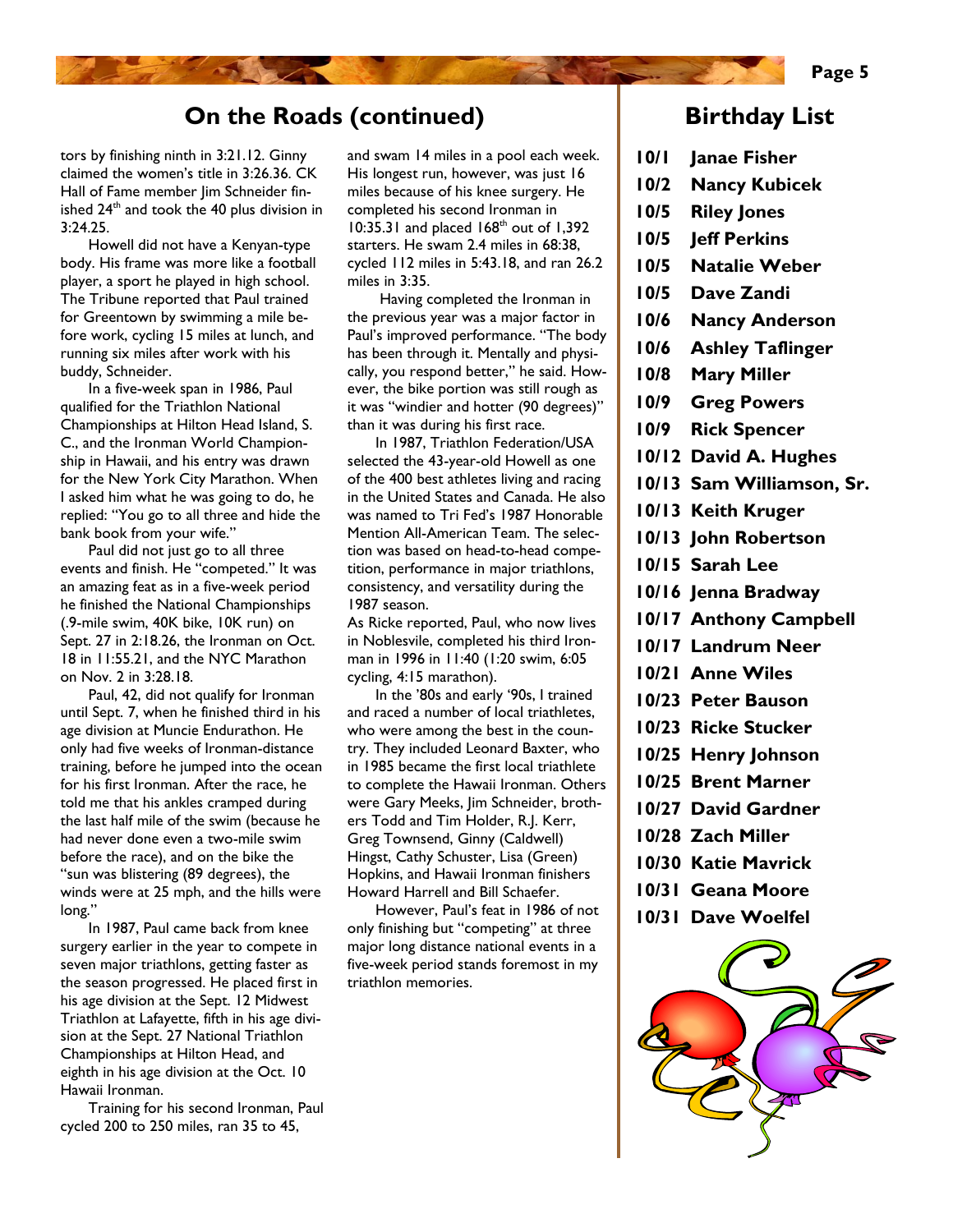### **Lean Horse and Superior Sawtooth 100-Milers**

The Lean Horse 100 Mile Run started at 6am Aug 26 on the Michelson Trail due west of Hot Springs SD. As many of our club members know this is a rail trail covered with compacted sand with gradual and long ups and downs. The trail winds through beautiful open fields and spruce forested areas in the Black Hills area with a view of the Crazy Horse mountain memorial. Though there is some controversy surrounding the appropriateness of using mountains including Mount Rushmore for this purpose, it truly is awe inspiring and honoring to our Indian heritage. The trail proceeds northward past Custer and doubles back north of Hill City. There is plenty of aid along the way at every five or so miles with friendly volunteers. The race director, Jerry Dunn, who used to live in Indy and has run 200 official and unofficial marathons in a year, describes this as "not a tough course." Maybe not tough for someone in good shape, but I found it really taxing since it's entirely run-able with no mandatory hiking up steep hills or extremely rocky and rooty sections which provide a break for weary legs. The nearly constant rain and drizzle didn't help the runners

#### **By David Hughes**

either to cope with the lower temperatures at night. Fifty one finished. It took me 28:20:37. The Superior Sawtooth 100 mile run couldn't



have more different than the Lean Horse. Starting at 0800 on Friday the 8th of September at Gooseberry State Park in MN along Lake Superior the race follows 100 miles of the very rocky and rooty Superior Hiking Trail toward Canada. This trail zigs and zags all around various hills and lower lands along hundred foot cliffs, marshes, beaver

dammed streams, and roaring rivers carved deep into igneous and metamorphic rock with spectacular panoramic views of Lake Superior and inland lakes. Having overindulged at the pre-race dinner the night before and having lost most of it during the night, I started off with the energy of several Little Debbies.

Shortly after the first aid station at mile 9.3 I lost the rest of the race energy stored in my stomach. It wasn't full projectile style, more of a down-on-all-fours one. Fortunately, my stomach recovered, but the extra cautious running thence and hence made for an incredibly slow 11 ½ hour arrival to mile 34.2 aid station. Before coming in I weighed my chances of finishing. It didn't look good. It never does at this stage of a hundred miler. I did what I've been trying to avoid from past experience. I looked down into the chasm (The Librarian- the Quest for the Spear); I crossed the streams (Ghost Busters); I forgot "Do or do not. There is no try." (Star Warsthe Empire Strikes Back). That is, I began to focus on the 66 miles to go and the 26 hours to go rather than the proven method of relying on God to give me the grace through Jesus to get to the next aid station and the courage to leave for the next one. That ended my race and the opportunity to spend the night and all the next day in God's incomparable creation with help of like minded people all along the way. Oh well, there's always next year.

### **North Country 50**

#### **By Gina Sheets**

Saturday, September  $16<sup>th</sup>$  was a perfect day to run the North Country Trail Run in Manistee Michigan. There were two events a marathon and a 50 mile both running on the single track trail through the Manistee National Forest. I was running

the 50 mile and at one point I was very tempted to find something wrong with me(no snide remarks needed) so I had to stop at the marathon, but that was not my course. I must admit that I was thinking about having some type of injury or excuse to quit (other than my bladder infection) that I actually fell about 200 feet in front of the split. There was a man behind me who graciously slowed down and offered to help me but I rolled right up and profusely apologized for almost taking him down with me. He asked me if I was okay and trying to hold back from



breaking out in tears I said "oh yes I am fine". We ran a few more feet and he asked me again if I was okay and this time it was "yes, I am fine darn it, I have been looking for a reason to drop at the marathon and I still have no reason." I went through the start finish area and saw Trav. Lucky for me I had my workout bag in the trunk of the car and Trav dashed off to retrieve that bag when I am sure I very kindly ask him to do so. With

the bag in hand I took off my trail shoes which were rubbing, spread the Vaseline on my feet for the third time in the race, changed my socks and my shoes and felt like a new person. Off I went thankful that I did not quit. I ran with old friends from previous runs(we practiced our best turkey calls) and met new friends(who would not attempt a turkey call) along the course. I had plenty of time to worship our great LORD. The picture I included with this note really puts the whole creation in perspective and is very humbling. I finished the

race two hours faster than my first 50 miler and felt way better. This was a great course; if you need a marathon in Michigan I would recommend this one.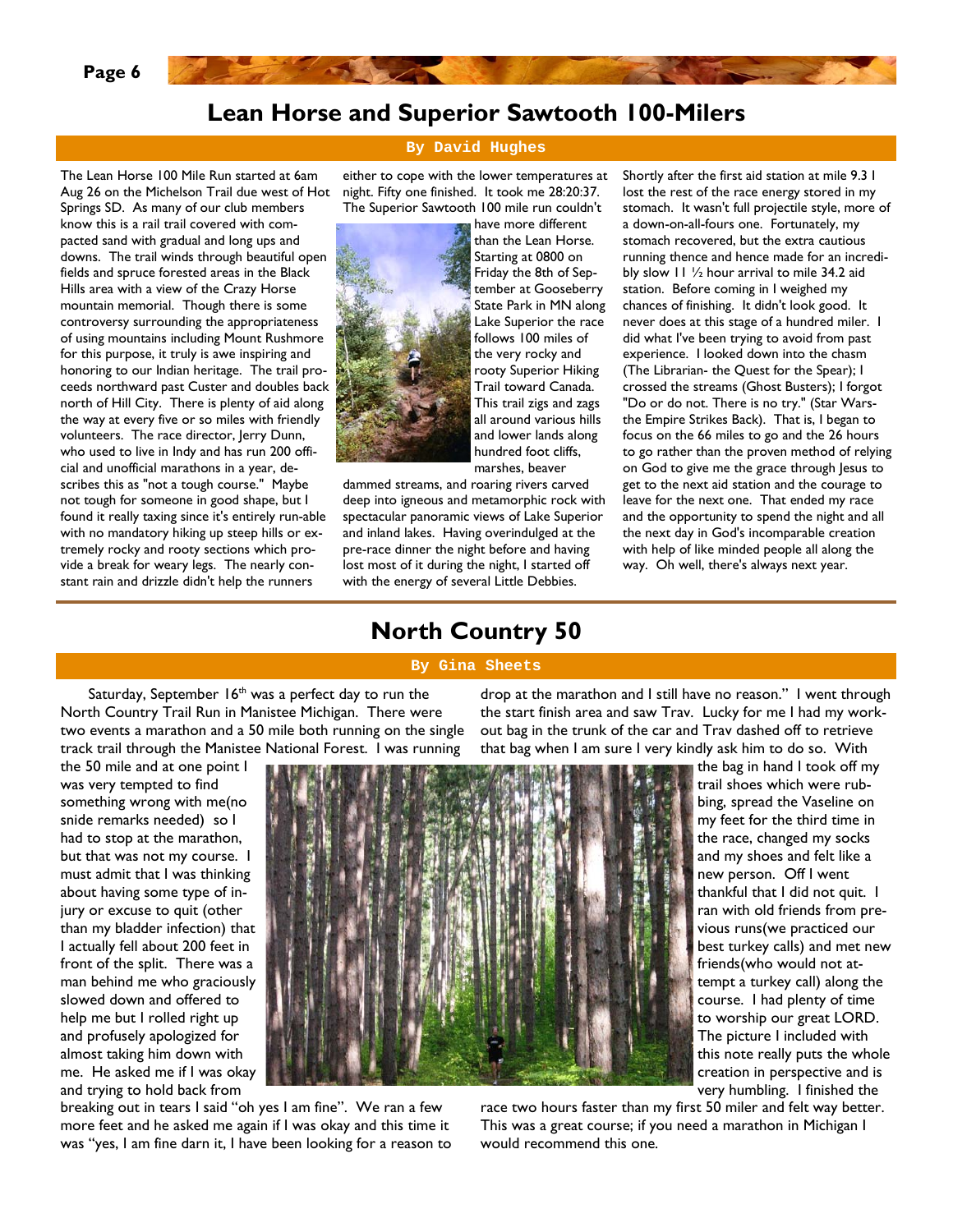

Blueberry Stomp September 4, 2006 Plymouth, IN

#### 5k

1. James Muguku Kennedy 15:20 1w. Justina Faulkner 18:21 44. Ron Moore 21:39 54. Michelle Hollingsworth 22:08 89. Darin Hollingsworth 23:33 135. Russ Hovermale 24:44 311. Doug Mankell 29:49 346. Chris Williamson 30:45 482. Diane Gifford 37:39 (W) 530 Finishers

#### 15k

1. Mike Cole 49:03 1w. Anne Gasway 55:49 22. William Irvin 1:00:02 50. Brian Reinhardt 1:05:08 71. Sam Williamson, Jr. 1:08:34 111. Kelly Wright 1:12:07 135. Don Gifford 1:14:27 165. Ricke Stucker 1:17:42 182. Lorene Sandifur 1:18:50 190. Mike Deardorff 1:19:17 255. David Reinagle 1:25:05 256. Shannon Reinagle 1:25:05 261. Patti Reinhardt 1:25:39 268. Tom Miklik 1:26:36 271. Mark Rodgers 1:26:47 273. Tami Moore 1:26:54 347. Steve Wand 1:36:54 378 Finishers

BeeBumble 10K Burnettsville, IN September 23, 2006

1. Scott Colford 35:04 3. Brian Reinhardt 41:05 8. Eric Mathew 45:31 10. Ron Moore 46:08 16. Lorene Sandifur 50:36 19. Mike Deardorff 51:59 27. Ray Tetrault 54:37 29. Mark Rodgers 54:49 32. Sam Williamson 56:15 35. Patti Reinhardt 58:06 41. Robin Tetrault 1:05:03 45 Finishers

BeeBumble 5K Run Burnettsville, IN

### **Race Results**

September 23, 2006

1. Paul Wilson 17:41 2. Jeff Kuczera 18:43 9. Al Hochgesang 20:11 22. Ricke Stucker 23:37 25. Kim Lee 24:55 39. Michael Graham 27:20 43. Gina Sheets 28:09 51. Jennifer Mayfield 29:42 56. Christine Williamson 30:04 67. Michelle Tetrault 33:56 75. Holly Hurlburt 39:05 79 finishers

BeeBumble 5K Walk Burnettsville, IN September 23, 2006

1. Jerry Lambert 31:03 2. Rick Spencer 33:16 3. Mary Miller 33:19 1st woman 4. Keith McAndrews 33:34 6. Tim Taflinger 35:10 8. Amanda Pena 36:41 12. Robin Michael 39:37 17. Debbie Riffe 41:50 19. Brian Allen 41:53 20. Rocky Smith 42:10 21. Sylvia Burgin 42:13 32. Emily Allen 45:15 33. Kathy Allen 45:16 40. Pat Robertson 47:30 46. Jack Sanders 50:01 48. Cynthia Sanders 50:04 57 finishers

IU Mini Marathon September 9, 2006 Bloomington, IN

1. John Ngigi 1:10:12 1w. Heather May 1:24:25 412. Kelly Wright 1:51:09 706. Shannon Reinagle 2:02:17 1522 Finishers

Note from Shannon: Kelly and I ran the Circle of Life IU Mini Marathon on September 9<sup>th</sup>. Kelly wanted to run this, she being an IU graduate so I said sure. WE both knew there would be hills, but somewhere we forgot how many hills the IU campus had. You started on a hill and…. well….. that hill never ended .

This was fun because of all the college stundents dressed crazy and really cheered you on, BUT THE HILLS!!!!!!!!!! They never stopped!!! I thought that the run in Logansport was hard. It has nothing over the IU Mini Marathon. I think that we should take a group down next year.

Dick Lugar 5k and 10k September 16, 2006 Butler University

5k

1. Caleb Bailey 14:46 1w. Cathy Allen 17:55 20. Byron Bundrent 17:33 222. Ray Tetrault 24:28 335. Robin Tetrault 27:09 513 Finishers

#### 10k

1. Daniel Bretscher 32:29 1w. Claire Emswiller 41:42 13. Byron Bundrent 37:36 14. William Irvin 37:41 21. Brian Reinhardt 40:06 201. Patti Reinhardt 54:26 256 Finishers



*As Pat Robertson and Rick Spencer demonstrate, there's much more to the BeeBumble than just walking or running a race!*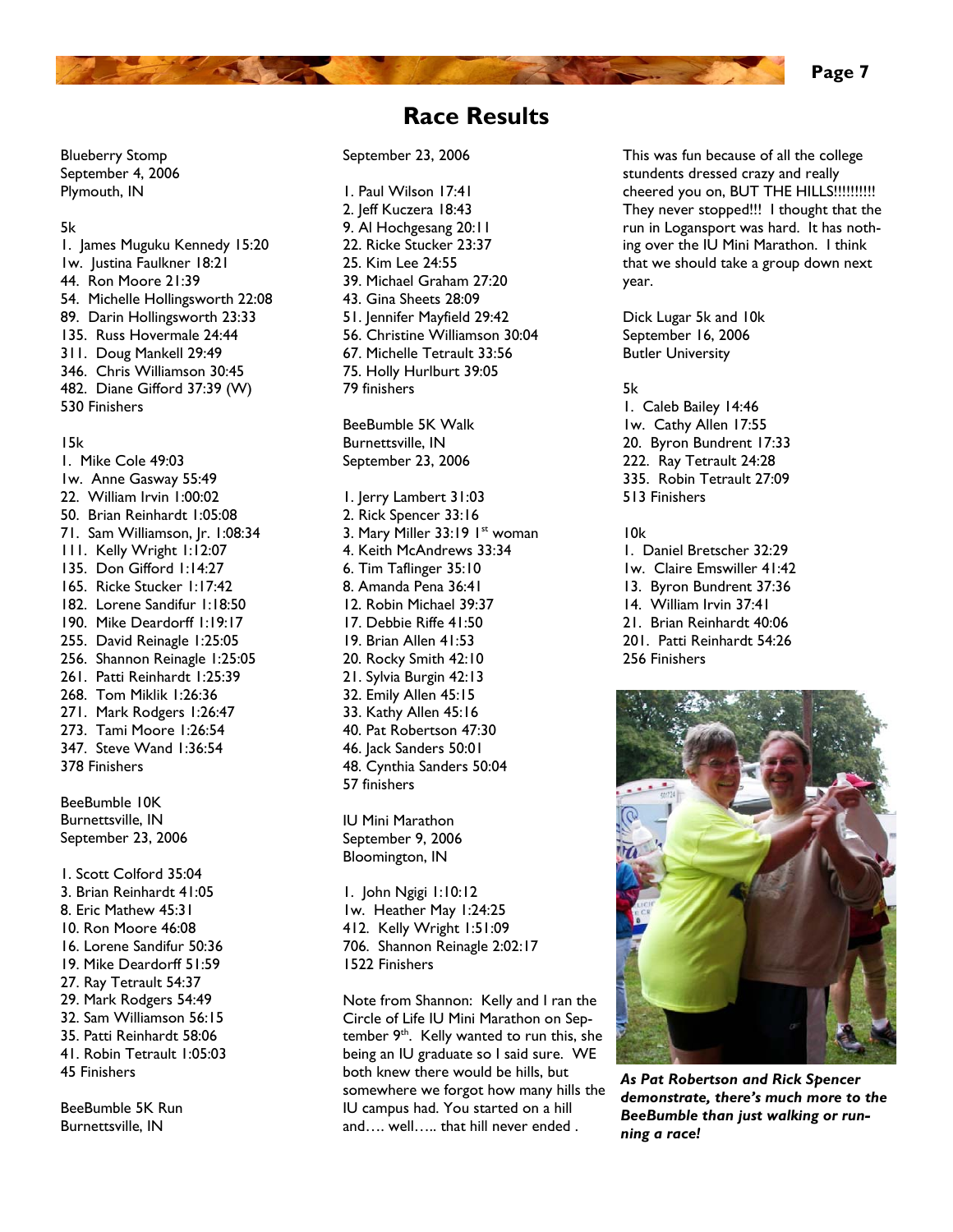### **2006 Points Standings**

**Races scored include the Groundhog 7, JN Amboy, Old Ben, The Ultimate Challenge, Race for the Cure, Peru Trail Run, JN Jackson Morrow, Trojan Trot, JN Greentown, Relay for Life, Race for Grace, Haynes Apperson, Ironhorse, Panther Prowl, JN Converse, Age-graded, Run for Shelter (runners), Blueberry Stomp (runners), BeeBumble and any one marathon, one half-marathon, or one volunteer.** 

#### **Runners**

#### **Women**

0-12 Brianna Jones 2-40 Kayla Reinagle 1-20 Zoe Irvin 1-10 Lauren Weber 1-10 Natalie Weber 1-10

#### 13-19

Amber Longwith 13-162 Sarah Bauson 6-107H Vanessa Lorenz 8-102 Megan Tetrault 7-97HV Laura Bauson 6-87H Sarah Lee 8-87 Annina Gruber 3-60 Katie Hollingsworth 3-55V Nicole Parry 3-45 Waverly Neer 1-20 Kylie White 1-20V Mindy Tetrault 1-10

#### 20-24

Michelle Tetrault 5-80V Grace Bauson 3-55 Stephanie Miller 2-40H Ashley Taflinger 1-20 Holly Hurlburt 1-15 Jennifer Mahn 1-12

#### 25-29

Kelly Wright 8-150H Shannon Reinagle 9-145H Justine Eads 7-119 Allison Irvin 5-72V Karen Bush 4-70H Kim Coy 2-32H

#### 30-34

Lisa Jones 9-165H Lisa Stucker 6-100H Amy Piazza-Graves 4-80H Robyn Pagington 1-20V

#### 35-39

Gina Sheets 11-190MHV Heather Weber 8-150H Jennifer Mayfield 7-94 Tami Moore 5-85H Nicole Peel 3-60MH Jerelyn Bradway 3-52H Teresa Long 3-50H Carrie Gruel 1-10 Marti Sholty 1-10

40-44 Patti Reinhardt 15-255MHV Michelle Hollingsworth 14-255H Sharon Miller 10-128H Tammy Cody 9-126M Kim Anderson 1-20M Evangeline Bletsis 1-20

#### 45-49

Cassie Bauson 10-187MH Roxane Burrous 9-165MH Carla Yerkes 4-80H Cheryl Marner 4-70MH Nancy Ward 3-55H Sandy Knowland 3-40 Ellen Nichols 1-20H Lorie Zandi 1-20H Nancy Anderson 1-12

#### 50-54

Lorene Sandifur 19-360HV Robin Tetrault 12-182MV Joyce Pennycoff 8-130HV Christine Williamson 8-127HV Robin Cole 9-121V Marsha Daugherty 5-68V

#### 55-59

Rhenda Acton 6-120HV Karmen Glaspy 3-45H Kathy Barnett 3-40V Susan Coghill 2-35 Barb Wand 2-30V Anne Wiles 2-30 Shirley Wilson 2-30H Toni Rethlake 1-10

#### 60-64 Doris Griffith 4-80MHV Trudy Pierce 3-45H Susan Gerhart 2-40H Sarah Kleinknight 2-40H Kathleen Leach 2-35H

#### **Men**

0-12 James Longwith 12-194 Josh Revils 8-140 Ben Bradshaw 2-40 Keith Bauson 2-35 Quinn Reinhardt 1-20V Nicholas Webster 1-12 Corey Moore 1-10

#### 13-19

Matthew Robertson 8-142 Sam Williamson Jr. 9-128H Mason McGovern 7-125 Jordan Lee 7-77 Bryan Phillips 3-60 Tony Robinette 3-34 Brandon Sheline 3-34 Caleb Cole 3-30 Kaleb Hollingsworth 3-28V Jordan Brown 2-24 Jesse Bauson 1-20H Andrew Swinehart 1-20H Peter Bauson 1-20 Brett Sanders 1-10 Levi Parks 1-5

#### 20-24

Seth Daugherty 3-60 Nathan Havermale 3-47 Ryan Hurlock 2-40 Eric Newman 2-30 Josh Daugherty 1-15

### 25-29

Mark Eads 6-115 Matt Mince 3-52H Ryan Woolever 2-40H Matt Yarosz 2-40 Jason Rush 2-40H Greg Sullivan 1-20

#### 30-34

William Irvin 13-245H David Reinagle 9-127H Keith Hill 8-114H T.A. Weber 8-108H Jeff Kuczera 6-105

#### 35-39

Ron Moore 10-190H Vern Graves 6-112H Travis Sheets 4-65MH Mitch Reeves 3-50H Shawn Mayfield 2-32H Anthony Campbell 1-20H Mark Jones 1-12

### 40-44

Brian Reinhardt 13-230MHV Michael Graham 17-209HV Kim Lee 11-159 Darin Hollingsworth 11-158V Dan Lutes 7-130MH Dana Neer 7-130HV Mark Webster 5-66HV

Mike Williams 4-59H Mike Jones 2-30H Rich Bradshaw 2-27 Gary Jewell 1-20V Jack Lotzgeselle 1-20H

#### 45-49

Byron Bundrent 12-230H Eric Mathew 15-228MH Al Hochgesang 13-204V Mark Rodgers 13-157H Ray Tetrault 11-155MV Ken Swinehart 3-40H Bill Bauson 2-32H Jerry Meiring 3-24

#### 50-54

Mike Deardorff 20-269MHV Mark Shorter 17-258HV Earl Strong 12-198H Don Gifford 10-156H Chuck Masters 5-100H Russ Hovermale 7-98H Greg Townsend 6-74V John Sites 2-40HV Dave White 2-40H Michael Campbell 3-35M Karl Stoneking 2-32H Rex Piercy 1-20M Dave Zandi 1-20H Mike Rethlake 1-10

#### 55-59

Ricke Stucker 18-310HV Charlie Skoog 11-185MV Steve Wand 13-182H Tom Miklik 12-176MHV Steve Kilcline 4-61H Fred Chew 4-52H John Wiles 3-50HV Joe Rangel 2-40 Phil Leininger 3-30

#### 60-64

David Hughes 9-147M Doug Mankell 9-142V Sam Williamson Sr. 8-137 Jim Burrous 7-122MH Bill Barnett 6-100HV Dale Sullivan 4-59

#### 65-69

Stan Shuey 13-250 John Norris 5-90HV Charles Johnson 3-45 Jerry Leach 1-15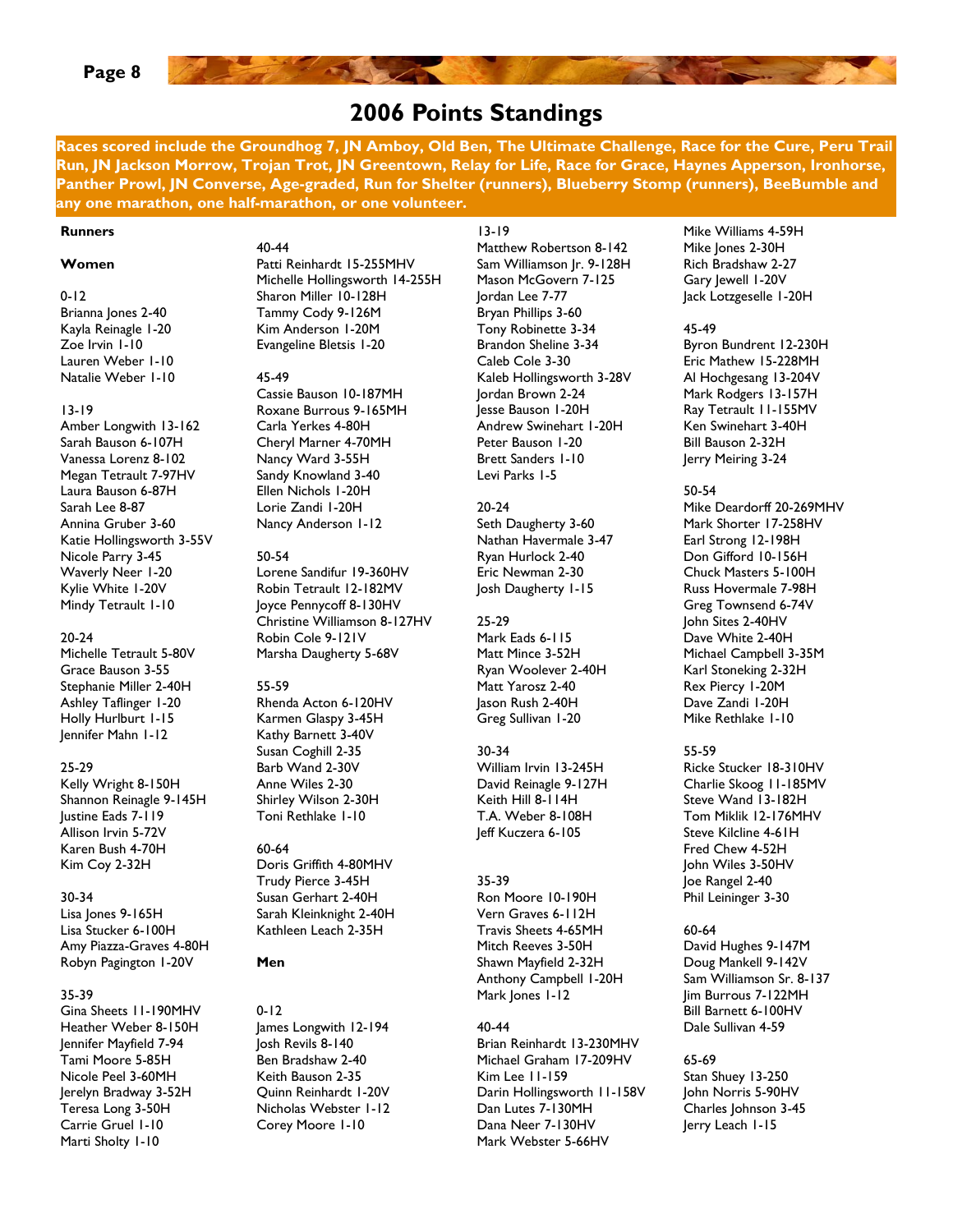

## **2006 Points Standings (continued)**

Julia Green 1-10 Barb Hobbs 1-10

**Men** 

49-

70+ Robert Cupp 11-197 Bill Heck 3-60V Milt Brown 4-52 Riley Case 1-15

#### **Walkers**

#### **Women**

49-

Mary Miller 16-300HV Amanda Pena 11-165V Debbie Riffe 13-151V Emily Allen 9-104 Raye Jean Swinehart 6-74H Jane Inman 6-72H Cara Lee 4-40

Geana Moore 3-29 Carol Savage 2-29H Karen Jewell 1-20V Nancy White 1-20V Teena Van Meter 2-16 Doris Carden 1-9 50+ Sylvia Burgin 14-247 Pat Robertson 13-178HV Cynthia Sanders 13-154V Judy Smith 8-98 Diane Gifford 5-85 Helen Brown 2-30

Sherry Stoneking 1-20H Kathy Allen 1-15 Jill Parry 1-15 Edwina Foust 1-12

50+

Jerry Lambert 16-300HV Tim Taflinger 16-229H Jackie Sanders 14-139V Rick Spencer 8-126HV

Keith McAndrews 14-255H Brian Allen 12-179 Steve Inman 6-105H Nicholas Allen 6-78 Bruce Savage 2-30H Ray Bradway 1-15

Robin Michael 10-121MH Toney Lorenz 8-98H Rocky Smith 6-56 Melvin Hobbs III 2-30H John McGinty 2-19 Walter Brown 1-10

*My apologies for the walkers who have less points this month than last. I didn't realize that the Western CC Invitational Open Race was not a points race for walkers and awarded points. Once it was brought to my attention at the monthly meeting I corrected the points standings. Sorry about any confusion that it may have caused. If you have any questions or concerns about your points please let me know. - Brian* 

### **Meeting Minutes**

September 11, 2006 6:00 P.M.

Members Present: Ray and Robin Tetrault, Will Irvin, Mark Shorter, Brian Reinhardt, Sylvia Burgin, Charlie Skoog, Jack and Cindy Sanders, Tom Miklik

Ray opened the meeting at 6:09 P.M.

#### OLD BUSINESS

#### Fundraising

No real progress yet—still in work to create a committee

#### NEW BUSINESS

Continental Site

Carey Stranahan talked on potential plans for the site

Suggested to possibly incorporate a running track

Suggested to add more running/walking trails Site will begin to be worked in October '06 William will write a letter to mayor, city council, park board, etc. to promote site.

#### Nickel Plate Trail

Actively pursuing obtaining rail south from Cassville to Smith Road

Carey Stranahan has meeting with Central RR on Sept 21

Plans to set up meeting with Chrysler Cole Porter Classic XX

Primary Fundraiser for NPT Charlie Skoog proposed that CK sponsor the race for \$750 and was seconded by Brian

Voted 8-0 in favour of with 2 abstains

Miles Straly explained how money will be spent improving the trail.

Friends of the Nickel Plate meet the last Wed of every month at the Bunker Hill Comm Center at 7:00 P.M.

October 14th proposed at CKRR work date on trail.

Race Schedule

Eliminate Blueberry Stomp, Groundhog 7, and Western CC Invitational as points races

Add Nickel Plate Trail run on Sunday, Sep 16, 2007, 2:00 P.M. (non-points)

Brian motioned to adjourn. William seconded.

Meeting adjourned at 8:30 P.M.

Next meeting is scheduled for October 2, 2007 at 6:00 P.M. at the Tetraults.



*Jerry Lambert and Mary Miller display their BeeBumble 1st place trophies. The female winners get a nice bouquet of flowers and the male winners a whole case of Bit-O-Honey.*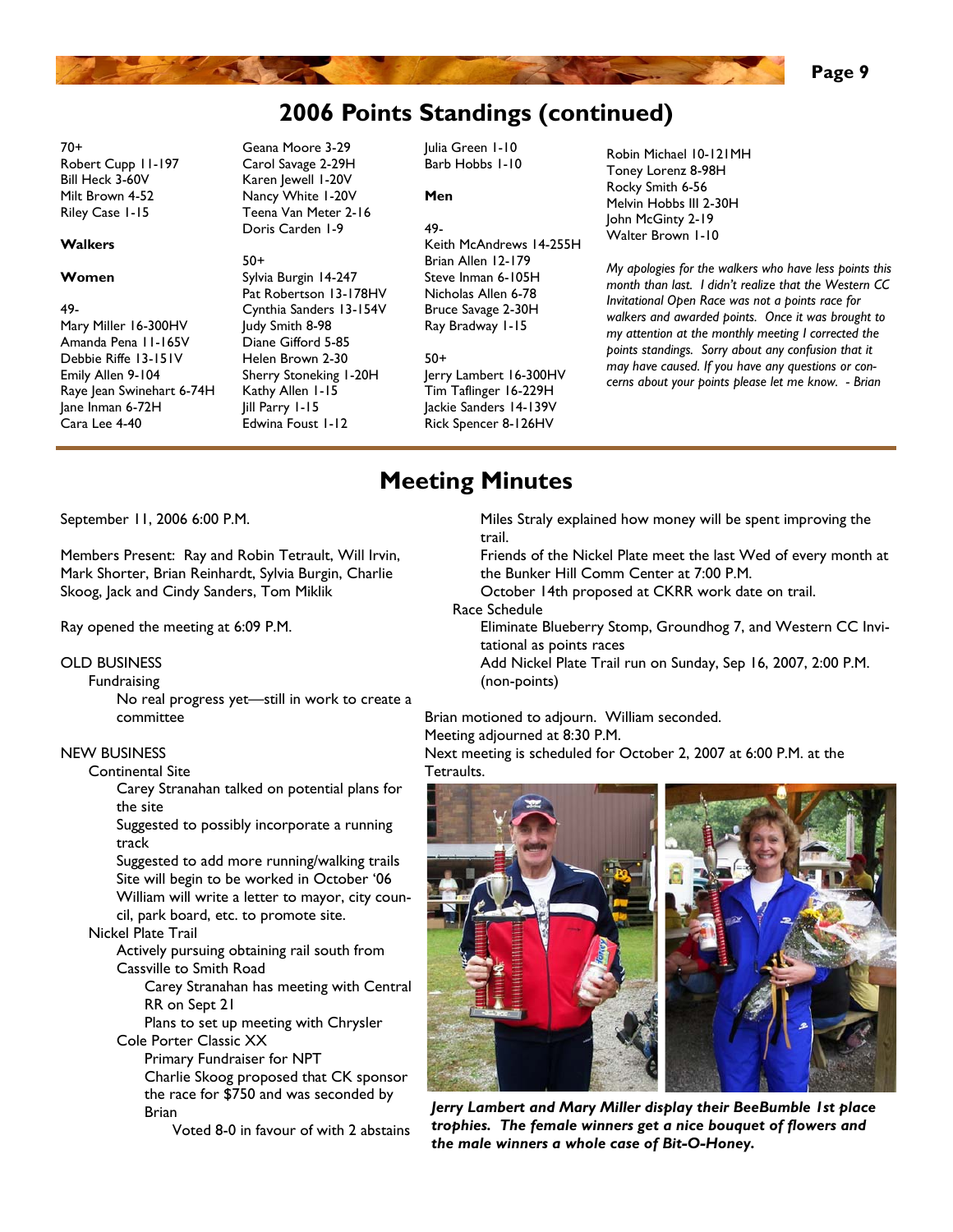## **2006 Race Calendar 2007 Race Calendar**

October 7 Cole Porter 15K Run/ 5K Run/Walk Time: 8:30 AM Location: Peru, IN

October 21 Norris Insurance 5 Mile Run/ 5K Walk Time: 8 AM Location: Bunker Hill, IN

November 12 CKRR 4 Mile Run/ 5K Walk Time: 2 PM Location: McKinley School

November 23 CKRR Thanksgiving Day Fun Run (non points) Time: 8 AM Location: Highland Park

December 3 CKRR Charity Run 5K 2PM (20 pts each finisher) Time: 2 PM Location: UAW Local 292

December 31 CKRR New Years Eve 5k Run/Walk Time: 2 PM Location: UAW Local 292

### **Other Races**

October 14 Spotlight on Nursing 5m Run/5k Walk Time: 9 AM Location: Downtown Indianapolis Contact: (317)733-3300

October 27 Run Like Hell 5k Run/Walk Time: 7 PM Location: Canal, Downtown Indianapolis Contact: (317)733-3300

October 28 Pleasant Run Run 5m run/Walk Time: 10 AM Location: Historic Irvington, Indy Contact: (317)733-3300

All race dates and times and distances are subject to change. This schedule is based on past dates. Several have been confirmed. Please refer to the monthly newsletter each month for correct dates and times.

March 10 Norris Insurance 5K Run/Walk Time: 9 AM Location: Amboy, IN

March 24 Old Ben 5K Run/Walk Time: 9 AM Location: Highland Park

March 31 CK Ultimate 10m run or 5m Run/Walk Time: 9 AM Location: Logansport, IN

April 21 Race for the Cure 5K Run/Walk Time: 9 AM Location: Indianapolis, IN 10 points for each finisher

May 12 CKRR 5K Trail Run/ Walk Time: 8 AM Location: Peru River Walk

May 19 Norris Insurance 4 Mile Run/ 3 Mile Walk Time: 8 AM Location: Jackson Morrow Park

June 2 Helping Hands 5KRun/ Walk Time: 8 AM Location: Sharpsville, IN

June 9 Norris Insurance 5 Mile Run/ 5K Walk Time: 8 AM Location: Greentown, IN

June 15-16 Relay for Life Location: Kokomo High School

June 23 Race for Grace 5K Run Time: 8 AM Location: Logansport, IN

June 30 Haynes-Apperson 4 Mile Run/3 Mile Walk Time: 8 AM Location: Memorial Gym, Kokomo, IN

July 14 Iron Horse 4 Mile Run/ 3 Mile Walk Time: 8 AM Location: Logansport, IN

July 21 Panther Prowl 4 Mile Run/5k Walk Time: 8 AM Location: Western H.S., Russiaville, IN

August 4 Norris Insurance 5K Run/ Walk Time: 8 AM Location: Converse, IN

August 11 CKRR Age-Graded 4 Mile Run & 5K Walk Time: 8 AM Location: Highland Park

Sept 16 Club Kokomo 5 Mile Run/5k Walk Time: 2 PM Location: Nickel Plate Trail, Peru, IN (Non Points)

September 22 8th BeeBumble 5k-10k Run/5k Walk Time: 8 AM Location: Burnetsville, IN

September 29 13th Kokomo Symphony Run 5K Run/Walk Time: 9 AM Location: Highland Park

October 6 Cole Porter 15K Run/ 5K Run/Walk Time: 8:30 AM Location: Peru, IN

October 20 Norris Insurance 5 Mile Run/ 5K Walk Time: 8 AM Location: Bunker Hill, IN

November 4 Run the Mounds 5m Run/Walk Time: 2 PM Location: Anderson, IN

November 10 CKRR 4 Mile Run/ 5K Walk Time: 9 AM Location: McKinley School

November 22 CKRR Thanksgiving Day Fun Run Time: 8 AM Location: Highland Park (Non Points)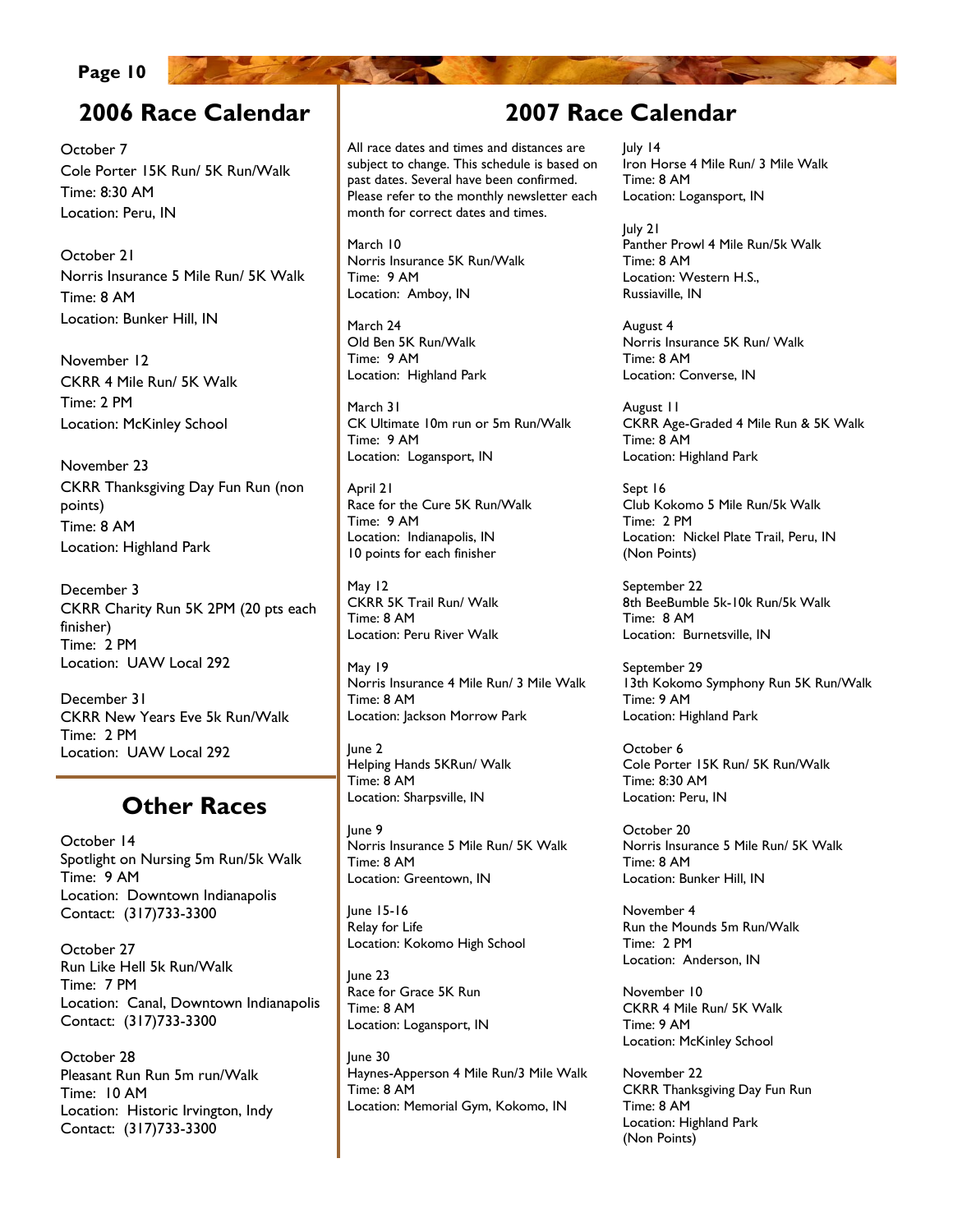### **Omaha Marathon**



Earl and I just returned from the great plains where we both captured another in our 50 state quest. This was the 37th state for Earl and my 41st. We did the math on the trip out and determined that we have done 15 states together now…I blame most of them on Earl and he blames most of them on me, go figure! We arrived on Saturday and made it to the pasta dinner and expo in downtown Omaha. We picked up our packets, carbo loaded at the dinner and then went out to drive the course. We realized on the course tour that this would be a tale of two halves with the first half being extremely hilly and the second half pretty much flat. We had already decided to try to stay together for the entire race and stay on a  $\sim$ 7:50 pace for an overall 3:25 marathon. Even after driving the hilly sections we decided that was still a good plan. We thought the hills would be a good test in the beginning and if we held the pace till the halfway point, then the second half should be okay since it was flat (right?....wrong!)

Raceday morning arrived with temps in the lower 50's and sunny skies. Perfect running weather! We were staying just 2

#### **By Dan Lutes**

miles from downtown in Carter Lake Iowa so we got downtown quickly and found a close parking spot. Two minutes before the main start, the gun went off for the Crazy Leonard relay and a team began pushing "Crazy Leonard" in his wheelchair for his 98th marathon! I'm not sure Earl and I ever got the full story on Crazy Leonard, but he definitely showed a zest for life and got the crowd going with his inspirational attitude.

Earl and I started together and even with the early congestion and hills managed to stay together for the first 3 miles. Then we started to have trouble staying close, so at the 4 mile point we wished each other well and began to run our own races. I used the next downhill miles through the zoo to gain back most of the early hill losses and by the 8 mile mark I had it all back and was on the 7:50 average pace and feeling pretty good. The hills getting back to downtown took their toll but I was still on pace as we ran back by the convention center and dropped off the half marathoners and headed north to the flat section. I was able to hold the pace through mile 16 as we ran through a nice section known as Levi Carter Park at Carter Lake. After that the earlier struggles began to take their toll and the major pace give back began for both Earl and I. Later we learned, we had both adopted the same late race motivational strategy -- "Don't Walk!" -- and could therefore declare mission accomplished at the end. The finish line was actually inside the convention center which was a nice touch with lots of cheering fans. The massages afterward were nice and we both felt lucky to have finished ahead of Crazy Leonard! (since they basically blocked the finish line with the throngs of supporters and photographers as he came in at  $\sim$ 4:13...the

poor runners finishing just behind couldn't get to the finish line due to the crowd). The winner was Todd Nott from Nebraska in 2:51:31. The female winner was Sara Otepka from Washington in 3:07:25. I finished in 3:34:17 for 51st overall and 7th of 21 in my age group. Earl finished in 3:53:28 for 90th overall and 8th of 20 in his age group.

Afterward, we got cleaned up and went back downtown to enjoy the post race party at the Upstream Brewery. We then took our time touring around and photographing the Omaha and Carter Lake scenic areas. Finally, it was back to the hotel to watch football and relax before driving back on Monday. This was a much more sane way to do things...verses our normal jumping back into the car for a long drive back on the same day.

Next up for Earl is the Denver Marathon in 3 weeks (with Kelly & Moe, Shannon & Dave) and for me…well, I may be done until Austin, Texas in February (after all, isn't 6 marathons in one year enough?!) Anyway, this was a nice medium sized marathon with good support and only a 10 hour drive, but I wouldn't recommend it if you need a Boston qualifier or if you don't like hills! Keep running and I'll see you on the roads.

#### Note from Earl:

Whatever you do don't follow Dan's meal plan. I got on the scales this morning after a five mile run and I've gained 8 pounds! I thought I had cut back enough. That was the first mistake. I knew after driving the course that it would be hard to go 7:50 for long. I told Dan afterward. Just bad timing. It's on 36 marathons for me. I counted backwards from Dan's 41. When I counted the ones he done and I had not, I forgot about Vermont. - Earl

### **2007 Race Calendar (continued)** Best wishes to

December 2 CKRR Charity Run 5K Time: 2 PM Location: UAW Local 292 (20 pts each finisher)

December 31 CKRR New Years Eve 5k Run/Walk Time: 2 PM Location: UAW Local 292

**Sam Williamson, Jr. who recently joined the United States Army. Thank you and God bless you. Stop by and see us at the local races when you're back in town.**